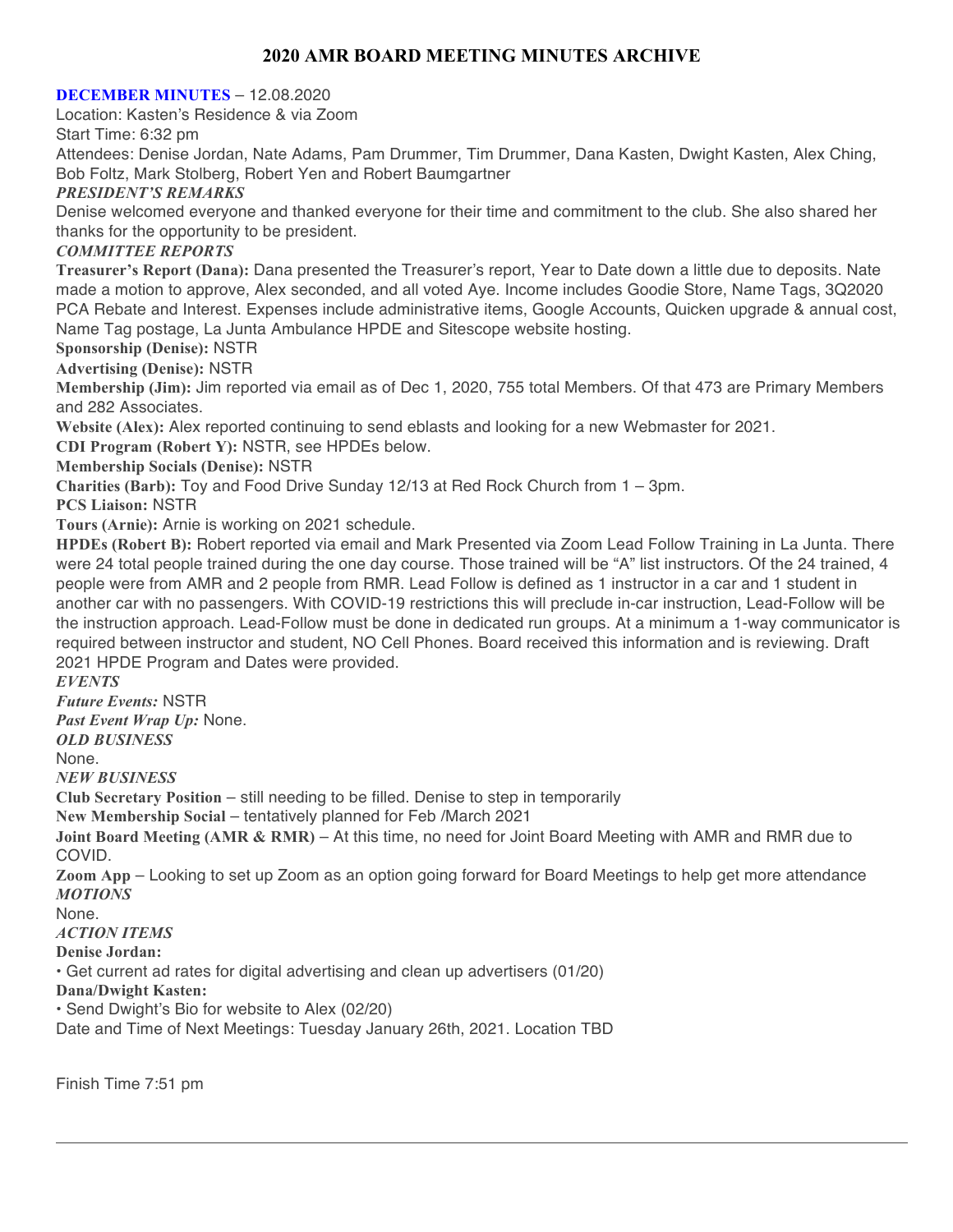### **OCTOBER MINUTES** – 10.27.2020

Location: Mollica's

Start Time: 6:32 pm

Attendees: Denise Jordan, Nate Adams, Pam Drummer, Tim Drummer, Dana Kasten, Alex Ching, Larry Young, and Bob Foltz

*PRESIDENT'S REMARKS*

Denise welcomed everyone and looking forward to club continuing to do the Holiday Party.

### *COMMITTEE REPORTS*

**Treasurer's Report (Dana):** Dana presented the Treasurer's report, Year to Date down a little due to deposits.

Projecting to club to be at a break even by year end. Denise made a motion to approve, Nate seconded, and all voted Aye. Income includes La Junta HPDE, Fall Tour and Interest. Expenses include administrative items, Blue Ticket Tire Winner, Speed Waivers and MReg fees.

**Sponsorship (Denise):** NSTR

**Advertising (Denise):** NSTR

**Membership (Jim):** NSTR

**Website (Alex):** Alex reported sending eblast survey on website to see if people are getting eblasts. November etrails eblast to be sent out beginning of the month.

**CDI Program (Robert Y):** Denise reported PCA National Lead-Follow Committee Day and October 25th will be PCA National Lead-Follow Training for CDIs. The goal of the event is to provide training to CDIs across the country for doing Lead-Follow instruction (instead of in-car instruction) in the event that we are still unable to conduct in-car HPDE instruction next year. Event is being championed by Chris Lennon.

### **Membership Socials (Denise):** NSTR

**Charities (Barb):** Thank you for the donations at October Social for Marion House. The charity for Holiday Party is TBD.

**PCS Liaison:** NSTR

**Tours (Arnie):** NSTR

**HPDEs (Robert B):** Robert reported via email, HPDE season for 2021 will be challenging. Lead-Follow Instruction will most likely be used. More to come. Starting to work on developing 2021 HPDE Program and Dates. *EVENTS*

*Future Events:*

**Holiday Party** at the El Paso Club on 12/11 by Denise Jordan. Plan to get MReg open soon. Club will be covering the MReg fees and appetizers in the bar area. Same dress code and charity as last year. Blue tickets sold at Holiday party will be eligible for winning a set of tires, must be present to win. Blue tickets sold throughout the year in 2020 will be carried over to 2021.

# *Past Event Wrap Up:*

**AMR Porsches & Propellers HPDE** at La Junta Raceway on 10/3-10/4: There were a total of 26 participants. People were happy to get out and drive. It was a successful event.

**October Social** at Edelweiss 10/20: A fun time was had by everyone who attended.

#### *OLD BUSINESS*

**Elections:** Nominating committee will have their decisions out by Friday 10/30. A link for voting will then be sent out via email to membership.

*NEW BUSINESS*

**New Membership Social** – tentatively planned for Feb /March 2021

**Joint Board Meeting (AMR & RMR)** – TBD; It will be Zoom and not in person

#### *MOTIONS*

None.

# *ACTION ITEMS*

#### **Denise Jordan:**

- Get current ad rates for digital advertising and clean up advertisers (01/20)
- Get awards from past award winners (10/20)

# **Dana/Dwight Kasten:**

• Send Dwight's Bio for website to Alex (02/20)

• Follow up with PPIR for 2021 Auto cross date (10/20)

# **Alex Ching:**

• Send email addresses for people who are not getting emails to Denise (10/20)

Date and Time of Next Meetings: Tuesday December 8th (6:00pm – 8:30pm) at Kasten's Residence, Colorado Springs, CO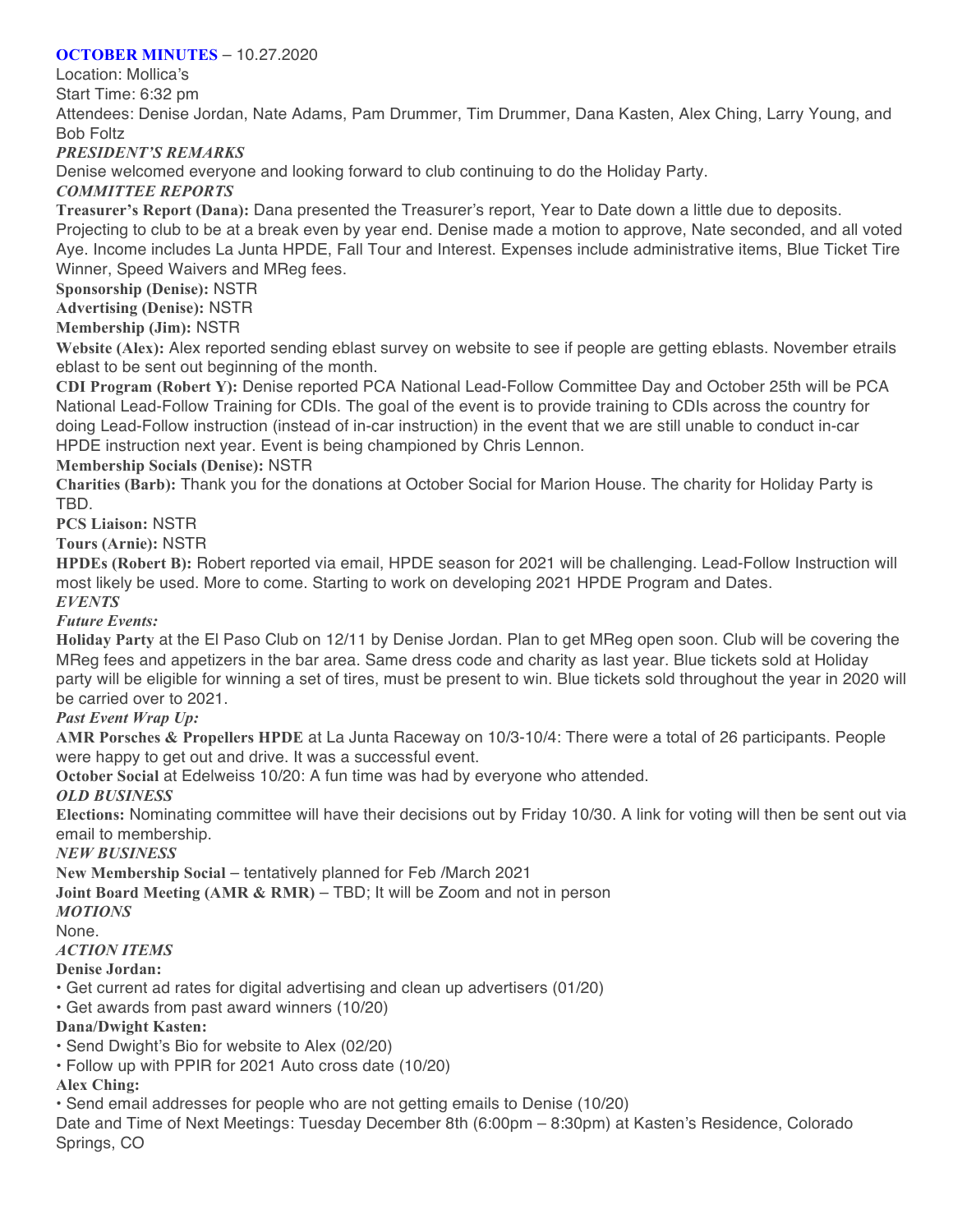### **SEPTEMBER MINUTES** – 9.29.2020

Location: Easterly's Residence

Start Time: 7:07 pm

Attendees: Denise Jordan, Nate Adams, Pam Drummer, Tim Drummer, Dana Kasten, Alex Ching, Dwight Kasten, Larry Young, Bob Foltz, and Arnie Easterly

# *PRESIDENT'S REMARKS*

Denise welcomed everyone and looking forward to club continuing to do events such as HPDE, October Social and Holiday Party. Thank you to Arnie and Susan Easterly for hosting.

### *COMMITTEE REPORTS*

**Treasurer's Report (Dana):** Dana presented the Treasurer's report, Year to Date down a little due to deposits. Denise made a motion to approve, Nate seconded, and all voted Aye. Income includes Tarryall Off Road Tour and Interest. Expenses include administrative items, HPDE Insurance and MReg fees.

**Sponsorship (Denise):** NSTR. Club will re-evaluate next year with Ted.

### **Advertising (Denise):** NSTR

**Membership (Jim):** Jim reported via email, we had 9 new members for September. In September to date, a total of 466 primary members and 281 Affiliate members for a total of 747 members.

**Website (Alex):** Alex reported the website has questionnaire and link for election candidates. October etrails eblast to be sent out beginning of the month.

**CDI Program (Robert Y):** Robert reported via email, October 24th will be PCA National Lead-Follow Committee Day and October 25th will be PCA National Lead-Follow Training for CDIs. The goal of the event is to provide training to CDIs acros the country for doing Lead-Follow instruction (instead of in-car instruction) in the event that we are still unable to conduct in-car HPDE instruction next year. Event is being championed by Chris Lennon. Both events will be held at La Junta Raceway. Registration open on MReg.

**Membership Socials (Denise):** October Social to be held on Tuesday Oct. 20th at Edelweiss. Currently 30 people registered.

**Charities (Barb):** Charity for the October Social will be Marion House. The charity for Holiday Party is TBD. **PCS Liaison:** NSTR

**Tours (Arnie):** Arnie shared it's been a successful year for tours. We were able to have 5 tours and membership is glad to get out and drive. Planning has started for next year.

**HPDEs (Robert B):** AMR October HPDE at La Junta is being chaired by Jackie Vance. Registration is closed. There are 25 total drivers registered for event. Work will begin on developing 2021 HPDE Program and Dates with the challenge being to define event venue – in car instruction/ lead-follow instruction / no instruction particularly for the typical early spring PPIR HPDE. More to come.

# *EVENTS*

*Future Events:*

**AMR Porsches & Propellers HPDE** – La Junta Raceway on 10/3-10/4

**October Social** – Edelweiss on 10/20

**Holiday Party** – El Paso Club on 12/11

*Past Event Wrap Up:*

**Fall Mystery Tour** was led by Kasten's on September 27th. There were 54 people signed up and was a great time. Radios worked well and everyone enjoyed the great fall Colorado colors.

*OLD BUSINESS*

**Elections:** Denise working on nominating committee. A link for voting will be sent out via email to membership. *NEW BUSINESS*

**New Membership Social** – tentatively planned for Feb/March 2021.

**MotorsportsReg Credits** – credits expiring in 2019 will be extended 1 year from the date of their expiration.

**Blue Raffle Tickets** – raffle tickets for the tire certificate from 2020 will be carried over to 2021.

#### *MOTIONS*

None.

# *ACTION ITEMS*

**Denise Jordan:**

• Get current ad rates for digital advertising and clean up advertisers (01/20)

**Dana/Dwight Kasten:**

• Send Dwight's Bio for website to Alex (02/20)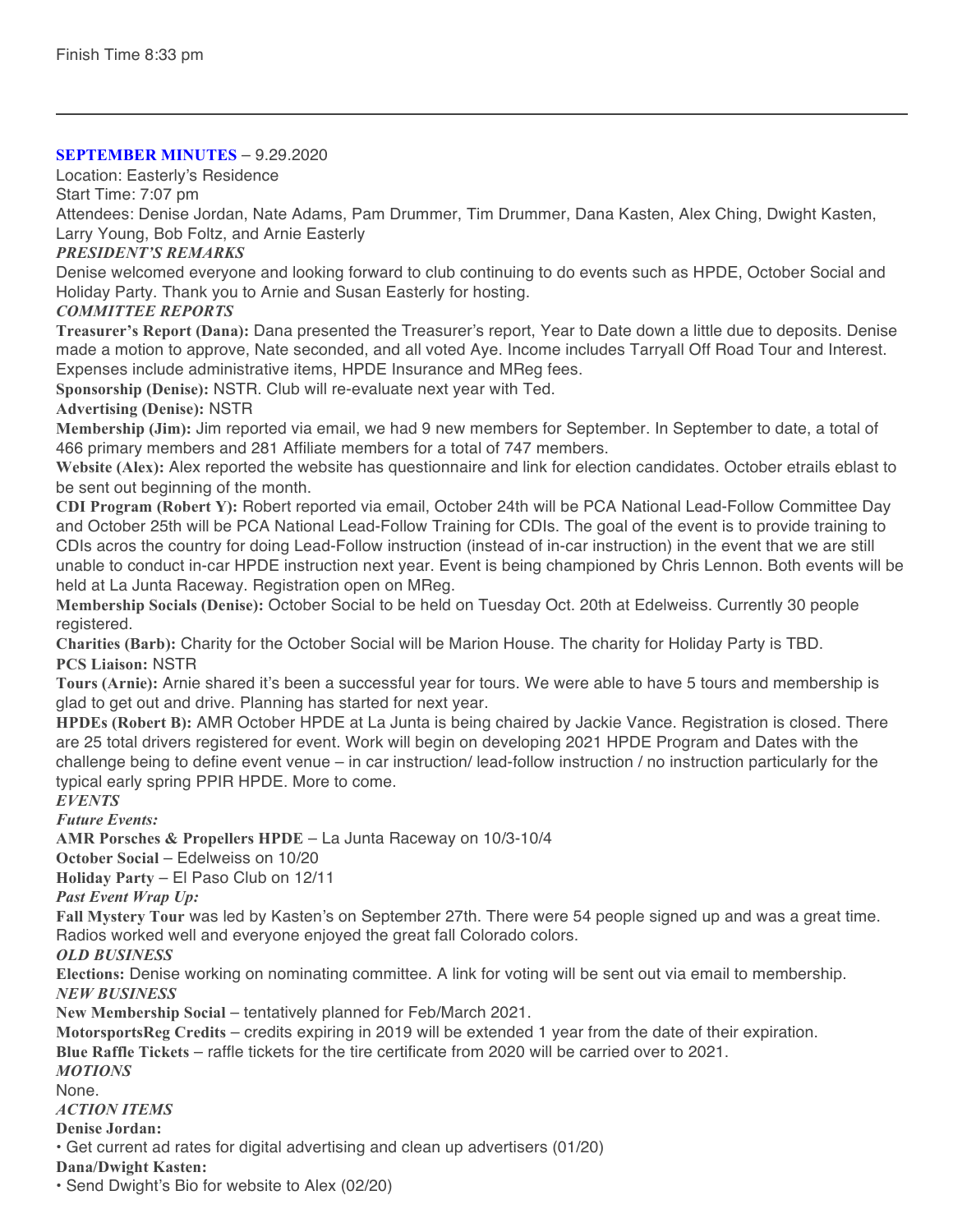Date and Time of Next Meetings: Tuesday October 27th (5:45pm – 8:30pm) at Mollica's Italian Restaurant, Colorado Springs, CO

Finish Time 8:23 pm

**AUGUST MINUTES** – 8.25.2020

Location: Young's Residence

Start Time: 6:59 pm

Attendees: Denise Jordan, Nate Adams, Pam Drummer, Dwight Kasten, Alex Ching, Dana Kasten, Tim Drummer, Larry Young, and Bob Foltz

# *PRESIDENT'S REMARKS*

Denise welcomed everyone and looking forward to club continuing to do some events despite COVID. Thank you to Larry and Nancy Young for hosting.

### *COMMITTEE REPORTS*

**Treasurer's Report (Dana):** Dana presented the Treasurer's report, Year to Date down a little due to deposits. Larry made a motion to approve, Alex seconded, and all voted Aye. Income includes 45th Anniversary Picnic, PPIR AX, Day tour and reimbursement for Treffen. Expenses include administrative items, and truck and trailer key sets, and PPIR Autocross supplies and 45th Anniversary catering payment.

**Sponsorship (Denise):** NSTR. Club will re-evaluate next year with Ted.

**Advertising (Denise):** NSTR

**Membership (Jim):** Jim reported via email, we had 0 new members for August. In August to date, a total of 463 primary members and 283 Affiliate members for a total of 746 members.

**Website (Alex):** Alex reported the website has upgraded to allow club to do on line surveys, polls and ballots for voting. September eTrails eblast to be sent out beginning of the month. Need remaining Bio for all Board Members. **CDI Program (Robert Y):** NSTR

**Membership Socials (Denise):** Socials remain in limbo due to COVID-19. Club trying to do October social at Edelweiss. **Charities (Barb):** Thank you to Barb Treacy. Barb sent write up to PCA and our club received honorable mention award for our Charity Donations and Efforts.

**PCS Liaison:** NSTR

**Tours (Arnie):** Arnie shared via email, the online waivers and Tours are going well and continuing to receive positive feedback. Kasten's planning day trip for the Fall Mystery Tour.

**HPDEs (Robert B):** AMR October HPDE at La Junta is being chaired by Jackie Vance. To date, 12 drivers registered for event. PCA National is working on providing Lead-Follow guidance to regions and will let us know when available, but until then, Lead-Follow is not permitted.

*EVENTS*

*Future Events:*

**AMR Fall Mystery Tour (9/27)** – This year it will be a day tour – Dwight and Dana Kasten

*Past Event Wrap Up:*

**AMR "Safe Distancing from Cones" Autocross** on Aug 8th went well. Special thanks for the help in setting up on Friday evening and to SCCA for helping with the timing. Event had a great turnout with 29 cars participating.

**AMR 45th Anniversary Picnic** on Aug 9th was held at Bear Creek Park. Nice to get outside and see club membership having a good time while social distancing.

**AMR Off Road Tour** was on Aug 15th. The tour had 10 cars and 18 people.

#### *OLD BUSINESS*

NSTR.

*NEW BUSINESS*

**Autocross timing system** – Thank you to Alex for cleaning up and getting the timing system up and running where it can be used once again.

**Elections** – Nominating Committee needs to be formed along with slate of candidates for the 2021 election. *MOTIONS*

None.

#### *ACTION ITEMS*

**Denise Jordan:**

• Get current ad rates for digital advertising and clean up advertisers (01/20)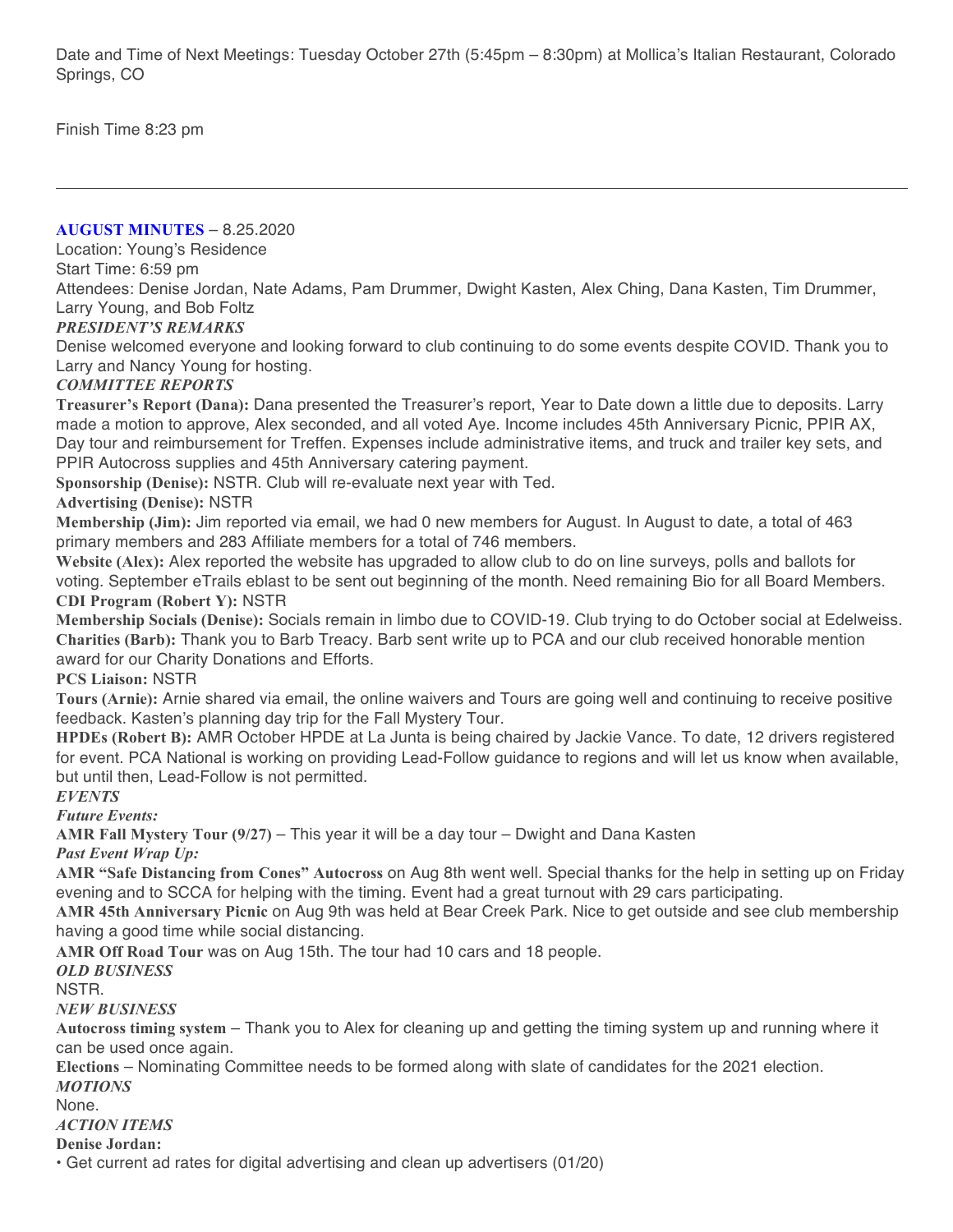### **Dana/Dwight Kasten:**

• Send Dwight's Bio for website to Alex (02/20) Date and Time of Next Meetings: Tuesday, September 29th at Easterly Residence, Colorado Springs, CO

Finish Time 8:17 pm

**JULY MINUTES** – 7.28.2020

Location: Drummer's Residence

Start Time: 6:56 pm

Attendees: Denise Jordan, Nate Adams, Pam Drummer, Dwight Kasten, Alex Ching, Dana Kasten, Tim Drummer, Arnie Easterly, and Bob Foltz

### *PRESIDENT'S REMARKS*

Denise welcomed everyone and looking forward to club continuing to do some events despite COVID. *COMMITTEE REPORTS*

**Treasurer's Report (Dana):** Dana presented the Treasurer's report, Year to Date down a little due to deposits. Denise made a motion to approve, Nate seconded, and all voted Aye. Income includes day tour. Expenses include administrative items, and truck and trailer annual insurance premium, and PPIR Autocross final payment.

**Sponsorship (Denise):** Club will re-evaluate next year with Ted.

#### **Advertising (Denise):** NSTR

**Membership (Jim):** Jim reported via email, we have 4 new members and 1 affiliate and 1 transferred out of region. In July to date, a total of 460 primary members and 280 Affiliate members for a total of 740 members.

**Website (Alex):** Alex reported the website has upgraded to Web Forms. New PCA website coming. August eTrails eblast to be sent out on Aug 1st. Need remaining Bio for all Board Members.

#### **CDI Program (Robert Y):** NSTR

**Membership Socials (Denise):** Socials remain in limbo due to COVID-19.

**Charities (Barb):** For the 45th Anniversary Picnic, cash donations will be asked for Charity Donations. **PCS Liaison:** NSTR

**Tours (Arnie):** Arnie shared the Gooseberry Pie Tour had 30 cars and 54 people. The Breckenridge Tour had 26 cars and 48 people. The online waivers are going well and receiving positive feedback.

**HPDEs (Robert B):** Robert shared via email. RMR held HPDE at HPR for advanced solo drivers only. AMR October HPDE at La Junta is being chaired by Jackie Vance and Co-Chair by Michael Onstad. PCA National is working on providing Lead-Follow guidance to regions and will let us know when available, but until then, Lead-Follow is not permitted.

#### *EVENTS*

*Future Events:*

**AMR "Safe Distancing from Cones" Autocross (Aug 8)** – Tim Drummer will be running the event at Pikes Peak International Raceway (PPIR). Arrive at 7:30 am to walk the course, driver's meeting at 8:30 am. No instructors. All drivers will be solo. Currently on MReg. Due to COVID-19 precautions, loaner helmets will NOT be available. Currently 22 people are registered and needing 6 volunteers. Reached out to five other car clubs and so far no support from them.

**AMR 45th Anniversary Picnic (Aug 9)** – Will be at Bear Creek Park West. Club has a pavilion reserved. Registration is open on MReg and currently 60 people are registered. Rudy's BBQ will be catering. Max registration is 70 people. Picnic starts at Noon.

**AMR Off Road (Aug 15)** – Tim Veldheer will be leading tour.

**AMR Fall Mystery Tour (Sep 27)** – This year it will be a day tour.

#### *Past Event Wrap Up:*

**AMR "Gooseberry Pie" and "Breckenridge" Tours** went well and had a great turnout. Folks continue to have a great time getting out and driving their Porsches.

*OLD BUSINESS*

NSTR.

*NEW BUSINESS*

Jim Sorensen asked Tim Drummer to review on line Rally and see if that is a possibility for the Club to host. *MOTIONS*

None.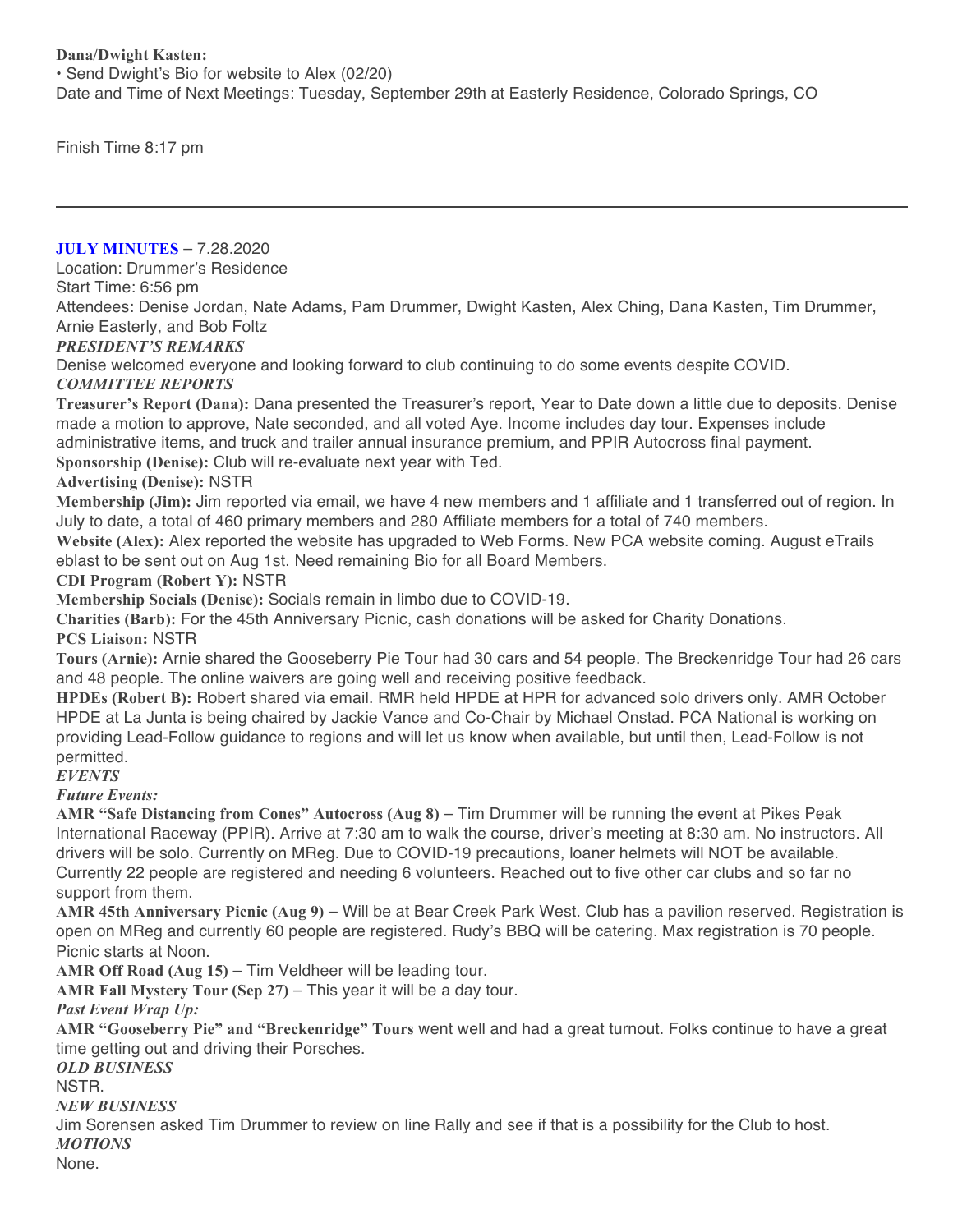*ACTION ITEMS* **Denise Jordan:** • Get current ad rates for digital advertising and clean up advertisers (01/20) **Dana/Dwight Kasten:** • Send Dwight's Bio for website to Alex (02/20) **Arnie Easterly:** • Get radios to Tim for Autocross (07/20) Date and Time of Next Meetings: Tuesday, Aug 25th at Kasten's Residence

Finish Time 8:58 pm

**JUNE MINUTES** – 6.30.2020 Location: Mollica's Italian Start Time: 5:44 pm Attendees: Denise Jordan, Nate Adams, Pam Drummer, Dwight Kasten, Alex Ching, Dana Kasten, Tim Drummer, Arnie Easterly, Bob Foltz, and Larry Young

### *PRESIDENT'S REMARKS*

Denise welcomed everyone and glad we were able to meet at a local restaurant and nice to see our club being able to have events recently despite COVID.

#### *COMMITTEE REPORTS*

**Treasurer's Report (Dana):** Dana presented the Treasurer's report, Year to Date down a little due to deposits. Denise made a motion to approve, Nate seconded, and all voted Aye. Income includes Goodie Store and a quarterly rebate. Expenses include administrative items and tax return.

**Sponsorship (Denise):** NSTR

**Advertising (Denise):** NSTR

**Membership (Jim):** Jim reported via email, we have 5 new members, 1 transferred in and 1 transfer out of region. In June to date, 6 new members for a total of 460 members and 280 Affiliate members for a total of 740 members. **Website (Alex):** Alex reported the website has been cleaned up and new tour dates posted. Website also updated for Treffen 2022 to be held 27 April – 1 May in Colorado Springs, CO. Need remaining Bio for all Board Members. **CDI Program (Robert Y):** NSTR

**Membership Socials (Denise):** Socials as of now are in limbo. Members are starting to reach out and ask when they will resume.

**Charities (Barb):** At the Castles and Porsches Tour the club collected \$430.00 which was donated to Care and Share. **PCS Liaison:** NSTR

**Tours (Arnie):** Arnie shared that the planning is going well for 2020. Updated Tour Schedule is on website for the next two to three months. Continue to plan for the Fall Mystery Tour. PCA requires back up for all volunteers on tours. **HPDEs (Robert B):** Robert shared via email. Extending credits through October 2021. Board discussed if club should move forward with HPDE at Pueblo Motor Sports in September. All options were discussed. Denise made a motion to cancel, Dana seconded, and all voted Aye.

*EVENTS*

*Future Events:*

**Gooseberry Pie Pick Up Tour (July 11)** – Karl Klepfer to lead. Currently 19 cars registered and limited to a total of 30 cars.

**Breckenridge Tour (Jul 25)** – Mike Moore leading tour which will start at Bear Creek Park.

Pikes Peak Hill Climb – moved to August 2020

**AMR "Safe Distancing from Cones" Autocross (Aug 8)** – Tim Drummer will be running the event at Pikes Peak International Raceway (PPIR). Arrive at 7:30 am to walk the course, driver's meeting at 8:30 am. No instructors. All drivers will be solo. Currently on MReg. Due to COVID-19 precautions, loaner helmets will NOT be available. **AMR 45th Anniversary Picnic (Aug 9)** – Will be at Bear Creek Park East (now changed to West). Club has two pavilions reserved. Planning is under way with more details to come in the near future.

**AMR Off Road (Aug 16)** – Tim Veldheer will be leading tour.

**AMR HPDE @ Pueblo Motorsports Park (Sept 5)** – Cancelled

**AMR Fall Mystery Tour** – TBD

**Cars and Colors Tour to Telluride** – Cancelled for 2020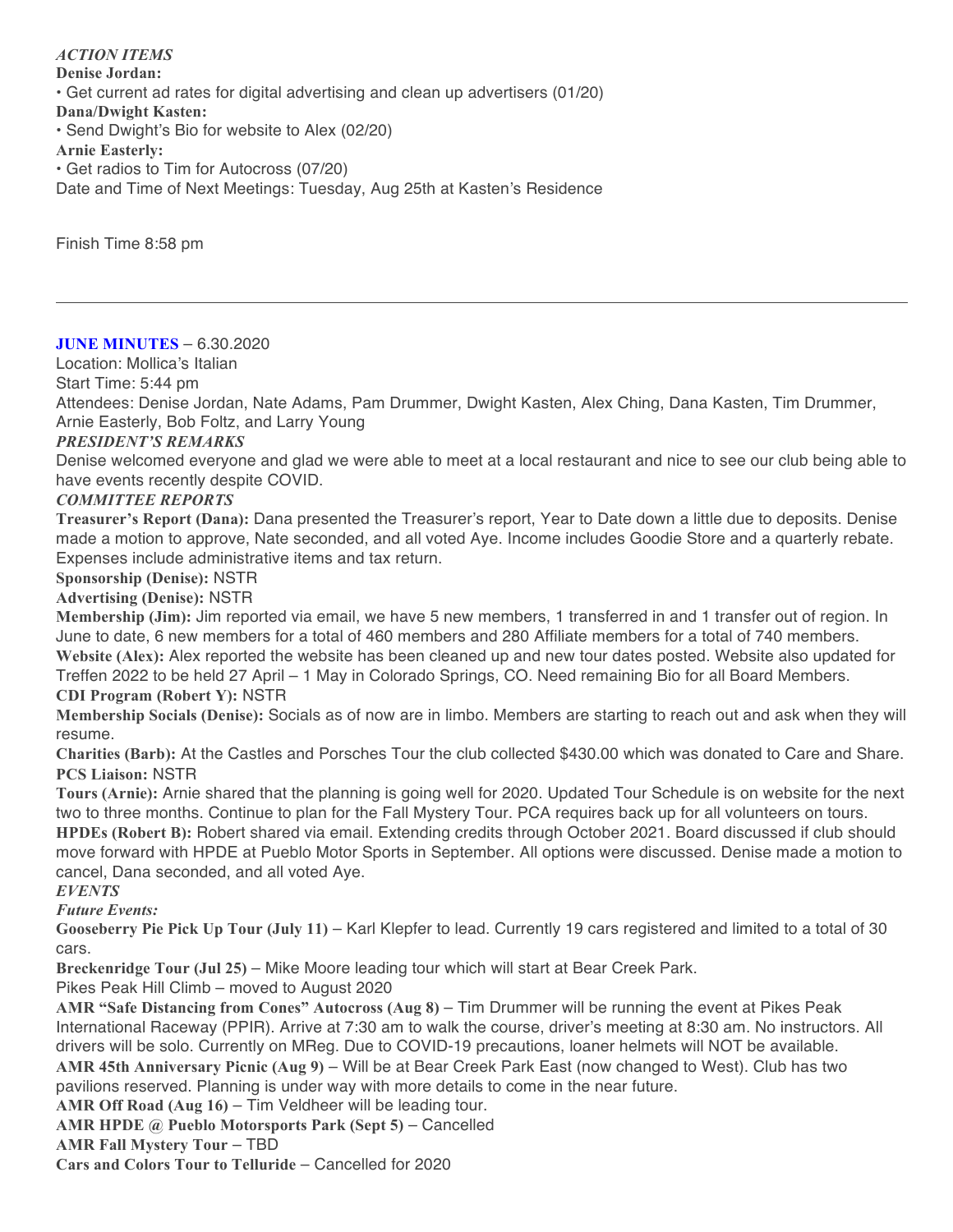*Past Event Wrap Up:*

**AMR "Castle & Porsches" Tour** went well and had a great turnout. Folks had a great time getting out and driving their Porsches.

*OLD BUSINESS*

NSTR.

*NEW BUSINESS*

New Speed Waivers presented by Nate. This functionality is built into MReg to use waivers electronically. All events in MReg will automatically have waivers available. Only adults can sign waivers using Speed Waiver. Club will still need blank forms to be available for minors and possibly other situations such as using someone else's car or visitors showing up at the track. Board discussed cost options and electronic storage of waivers. Larry made a motion to approve, Pam seconded, and all voted Aye.

*MOTIONS*

None.

*ACTION ITEMS*

**Denise Jordan:**

- Get current ad rates for digital advertising and clean up advertisers (01/20)
- Contact PCA to find out what Sim Software they use (02/20)
- Contact Ted PCS regarding sponsorship and potential of starting tours there (06/20)
- Check on venues for Social in July (06/20)
- Contact Donnie (Pueblo Motor Sports) for potential of 1 day track at reduced rate (06/20)
- Let Robert Y and Robert B know HPDE at Pueblo Motor Sports Cancelled (06/20)

#### **Dana Kasten:**

• Check contract for PPIR as to the closing time for Friday Set up for Auto Cross (06/20)

**Denise Jordan and Dana Kasten:**

• Get prices on Caters for 45th Anniversary Picnic (06/20)

**Dwight Kasten:**

• Send Bio for website to Alex (02/20)

**Robert Baumgartner:**

• Reassess ambulance situation for Pueblo Motorsports Park (02/20)

**Denise Jordan and Arnie Easterly:**

• Assess Mystery Tour and dates (06/20)

Date and Time of Next Meetings: Tuesday, Jul 28th at Drummer's Residence

Finish Time 8:07 pm

# **MAY MINUTES** – 5.16.2020

Location: Kasten's Residence

Start Time: 5:58 pm

Attendees: Denise Jordan, Nate Adams, Pam Drummer, Dwight Kasten, Alex Ching, Dana Kasten, Lore Adams, Tim Drummer, Arnie Easterly, Bob Foltz, and Larry Young

#### *PRESIDENT'S REMARKS*

Denise welcomed everyone and glad to see everyone again as it has been a few months due to COVID-19. Treffen and Parade have been cancelled for 2020.

#### *COMMITTEE REPORTS*

**Treasurer's Report (Dana):** Dana presented the Treasurer's report, Year to Date down a little. Larry made a motion to approve, Nate seconded, and all voted Aye. Income includes Social Subsidy, and two PCA quarterly rebates. Expenses include New Membership Social, Blue Ticket Tire winner and Hans Devices & Posts for club helmets. **Sponsorship (Denise):** NSTR

**Advertising (Denise):** NSTR

**Membership (Jim):** Jim reported via email, at the end of the year 2019, we had 465 members and 276 Affiliate members for a total of 741. Year-to-Date in 2020, we have a total of 731.

**Website (Alex):** Alex presented that website has been updated for Covid-19. Need remaining Bio for all Board Members.

**CDI Program (Robert Y):** NSTR

**Membership Socials (Denise):** Socials as of now are TBD.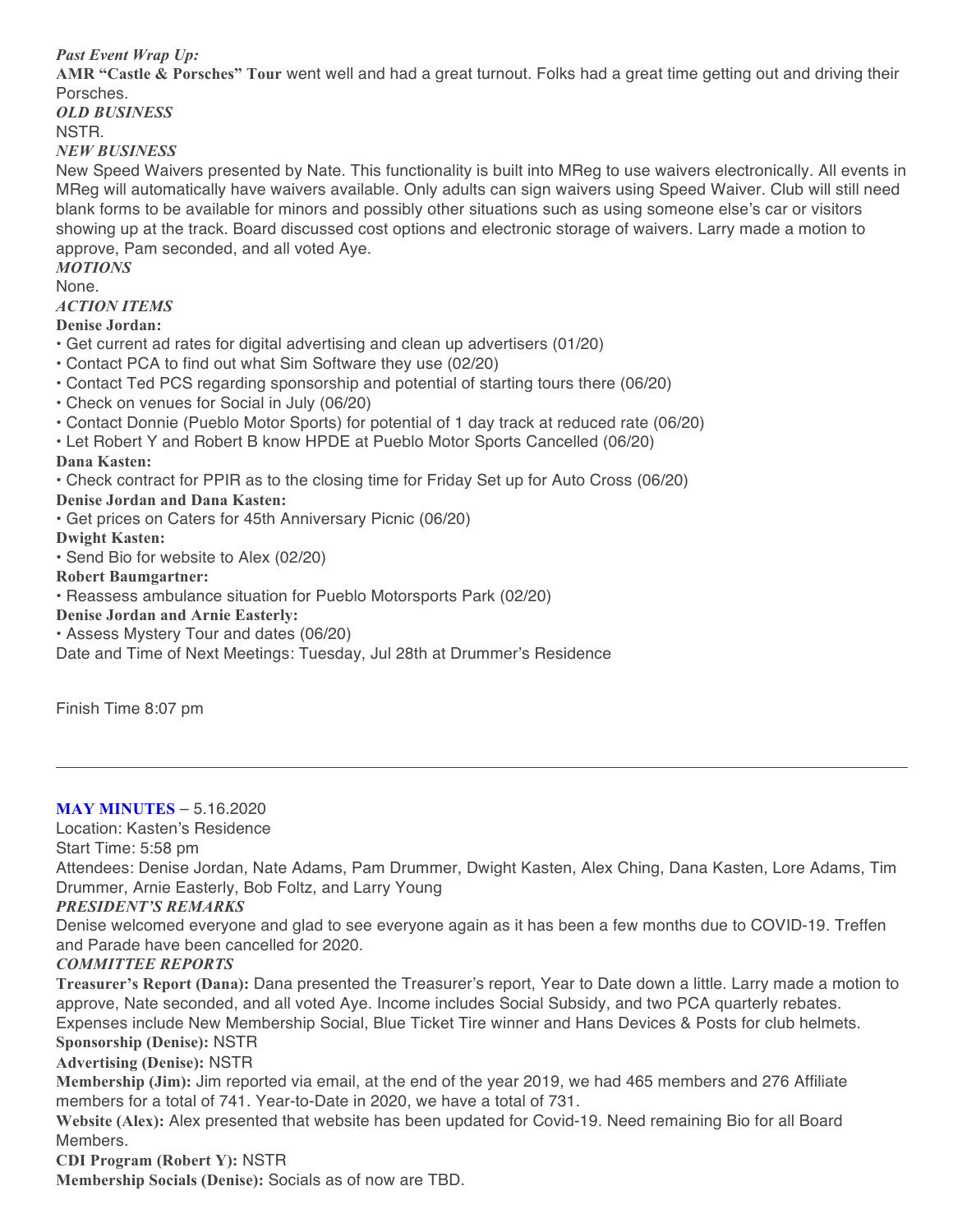**Charities (Barb):** NSTR **PCS Liaison:** NSTR

**Tours (Arnie):** Arnie shared that he will be re-doing the 2020 Tour Schedule for the next two to three months. Continue to plan for the Fall Mystery Tour. Arnie working with Nate on new 2020 Tour schedule. **HPDEs (Robert B):** Robert shared via email, 38 people attended March HPDE 101 at PCS. He recommended extending driver credits into 2021. Denise made a motion, Dana seconded, and all voted Aye. April and May DEs were cancelled. RMR has cancelled all events through August 2020. National PCA DE instructor protocol calls for incar instruction, and instructors nationally haven't been trained to do "lead/follow" instruction. Chris Lennon reported via email National PCA DE Committee is examining "lead/follow". Currently next AMR HPDE is schedule for September at Pueblo Motorsports Park. Robert still working on ambulance situation for Pueblo Motorsports Park HPDE.

*EVENTS*

*Future Events:*

**Heritage Fire Tour (June 19 – 21)** – Canceled for 2020

**Porsche and Pancakes II (Jul 11)** – Canceled

**Pikes Peak Hill Climb** – moved to August 2020

**AMR Autocross (Aug 8)** – To be held at PPIR. No instructors. All drivers will be solo.

*Past Event Wrap Up:*

NSTR.

*OLD BUSINESS*

**HANS Devices** – Club helmets will be addressed at end of year. We have HANS Devices.

**Radios** – RMR radios were borrowed and tested out. Denise motioned for Battery budget not to exceed \$500. Nate seconded, all others Aye. This is to replace existing batteries in HPDE/A-X radios. Denise motioned for Arnie to purchase new tour radios (potentially 10) not to exceed \$500. Dana seconded and all others Aye. *NEW BUSINESS*

NSTR.

*MOTIONS* None.

*ACTION ITEMS*

### **Denise Jordan:**

• Get current ad rates for digital advertising and clean up advertisers (01/20)

- Contact PCA to find out what Sim Software they use (02/20)
- Get with Clay to find out where autocross infield location is at PPIR (05/20)
- Get with President of LoneStar Region to see how they handled insurance and Covid-19. Is it enough to put on
- MReg? Is a special waiver needed? (05/20)

# **Nate Adams:**

• Give Arnie all Leads / Mids / Sweeps names from last year tours (02/20)

**Dwight Kasten:**

• Send Bio for website to Alex (02/20)

• Find out cost of PPIR (05/20)

# **Robert Baumgartner:**

• Reassess ambulance situation for Pueblo Motorsports Park (02/20)

#### **Alex Ching:**

• Write Bio for website and post (05/20)

### **Arnie Easterly:**

• Tour Radios (05/20)

Date and Time of Next Meetings: Tuesday, Jun 30th at Mollica's Italian @ 985 W. Garden of Gods Rd. Colorado Springs, CO 80918

Finish Time 7:06 pm

No March and April Board Meetings due to COVID-19.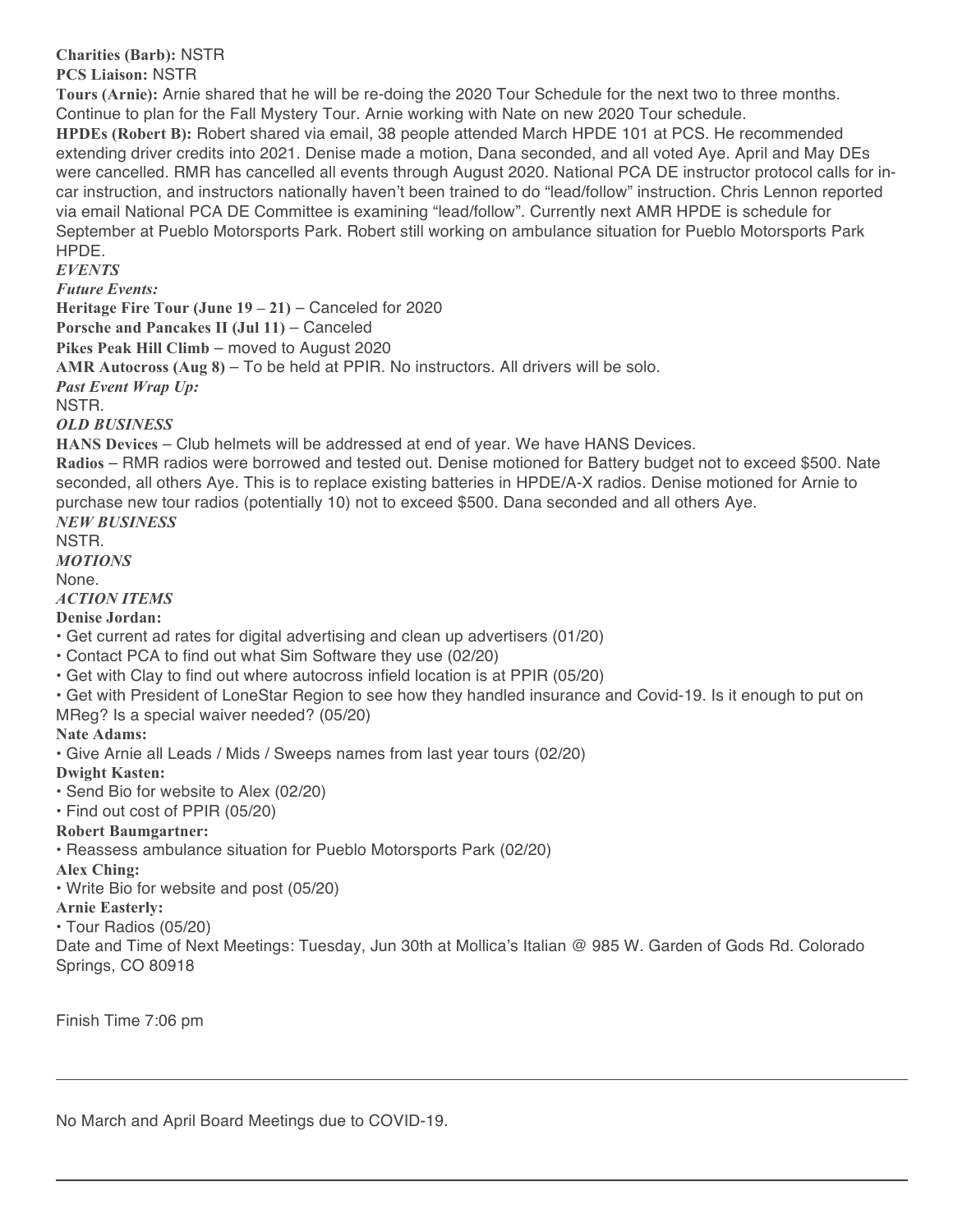### **FEBRUARY MINUTES** – 2.26.2020

Location: Texas T-Bone Start Time: 6:26 pm

Attendees: Denise Jordan, Nate Adams, Pam Drummer, Dwight Kasten, Alex Ching, Jim Sorensen, Robert Baumgartner, Steve Heptig, Arnie Easterly and Ted Hampson

# *PRESIDENT'S REMARKS*

Denise welcomed everyone and shared National Board Meeting was Monday 2/24/20. PCA Membership highest at 3,600 new members. Registration for Parade highest it's ever been and Treffen sold out in 13 minutes. We've had an amazing start to the year; 20 people at the tech session, 50 people attend Porsche and Pancakes I; and 120 people came to the New Membership Social. New Membership Social had lots of visual interactions and great dynamic interactions.

# *COMMITTEE REPORTS*

**Treasurer's Report (Dana):** Dana to present next month February and March Treasurer's report.

**Sponsorship (Denise):** NSTR

**Advertising (Denise):** NSTR

**Membership (Jim):** Jim reported that there are 9 new members, 472 Primary Members, 277 Affiliates for a total of 749. We had 31 name badges ordered at social. We need to order additional medallions for name badges. **Website (Alex):** Security software on website has been upgraded. Everyone needs to be aware and careful of SPAM emails. Viewership on the website is up by 40%. E-trails expansion has been received successfully on site. Need remaining Bio for all Board Members.

**CDI Program (Mark):** Mark was not present so Robert shared that Mark has stepped down and Robert Yen is the new CDI Chair. Robert Baumgartner attended the joint CDI AMR/RMR Meeting that was held on Feb 25th in Denver. He shared that many of the track costs have gone up and that our tracks are still cheaper. RMR instructor survey results showed that the top motivation factor for instructors was "Enjoyment".

**Membership Socials (Denise):** The March social will be at El Padrino's Mexicano (13425 Voyager Pkwy., Colorado Springs, CO 80921) on Thursday 3/19/20.

**Charities (Barb):** Barb reported via Denise that Ithaca Land Trust will be charity for March Social.

**PCS Liaison:** Ted shared that he would like to see more half day short tours. Relationship between club and dealership is "Awesome". Looking forward to another great year.

**Tours (Arnie):** Arnie shared that all tours are to start at Porsche of Colorado Springs (PCS) this year. He reported first tour will be "Ring the Peak" on May 9th. He's excited that numerous members are volunteering with upcoming tours. Planning has started for Fall Mystery Tour.

**HPDEs (Robert):** Robert shared record turnout at the Tech Session. He is working on ambulance situation for Pueblo Motorsports Park HPDE.

*EVENTS*

*Future Events:*

**HPDE 101 (Mar 7)** – Robert open on MReg and Denise to send Eblast. Everything set up for event at PCS. Currently 25 people are signed up. Plan to show video of previous HPDEs and have 5 panelists to share and answer questions. **Instructor Training Refresher (Apr 4)** – Registration has been opened on MReg and currently there are 29 registered. **Porsche and Pancakes II (Apr 11)** – Registration will be opened in next few days on MReg. Same location as first Porsche and Pancakes; Uncle Sam's Pancake House (341 Manitou Ave., Manitou Springs)

**PPIR HPDE (Apr 18 & 19)** – Kasten's will be running event. Everything is on track.

**Treffen (April 30 – May 2nd) 2020** – Alex stated 9 weeks until Treffen. Most of preparation is done and we are in the process of finalizing tours, information desk binder, staging area requirements, volunteer assignments, etc. Three executives from PCA will be in attendance. Treffen will have 60 regions represented. PCS would like to hold separate volunteer party, exact date TBD.

**Ring The Peak Tour (May 9th)** – Arnie will be leading the tour and everything is on track.

**Parker Vehicle Vault Tour (May 17th)** – Arnie NSTR

*Past Event Wrap Up:*

**Tech Inspector Training (Feb 15)** – Robert shared record turnout at tech session.

**New Membership Social (Feb 22)** – Event was at PCS. Great event with 120 people attending. *OLD BUSINESS*

**HANS Devices** – Club helmets will be address next year.

**Radios** – Denise to get RMR radios for Nate and Alex to test out.

*NEW BUSINESS* NSTR.

*MOTIONS* None.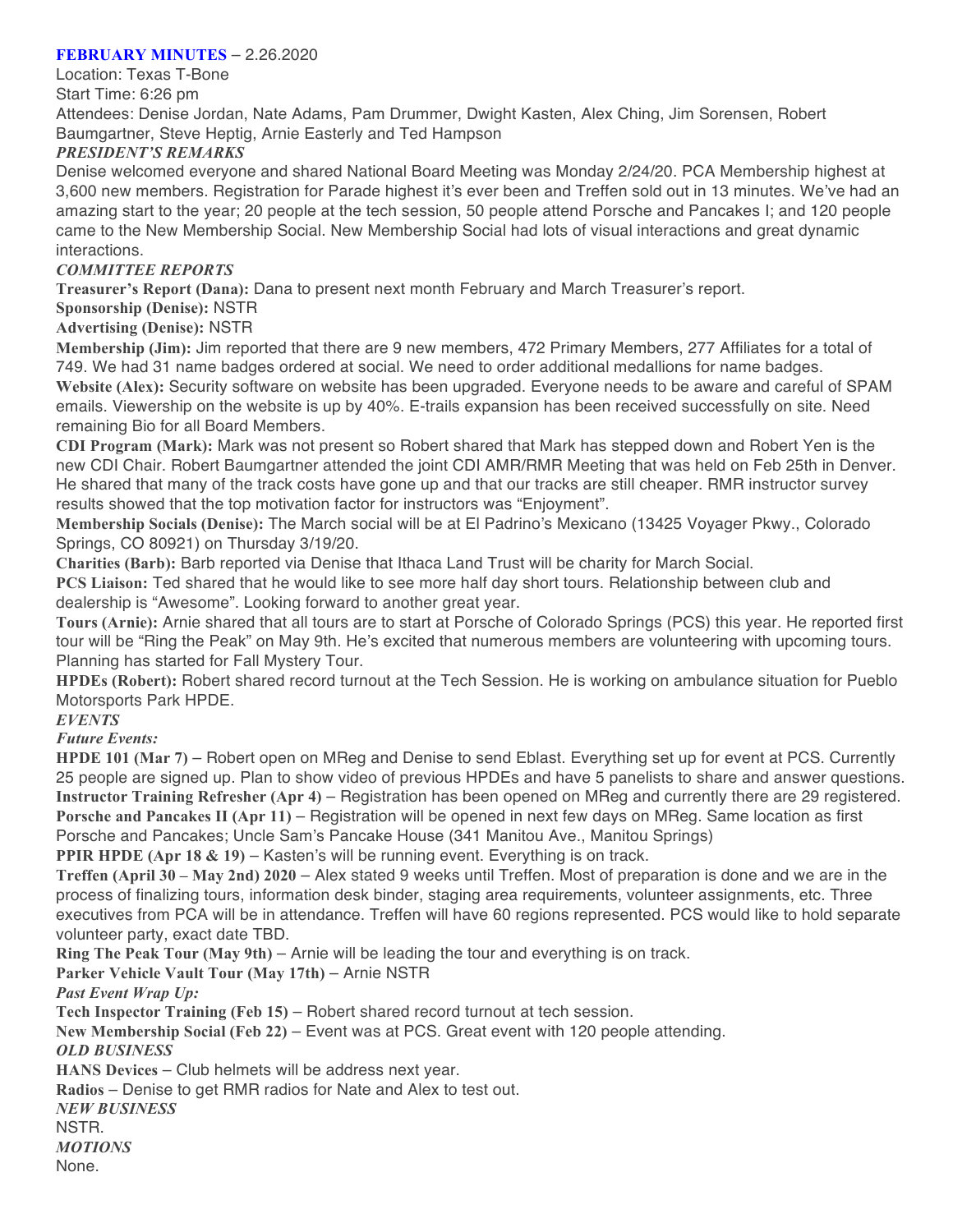# *ACTION ITEMS*

#### **Denise Jordan:**

- Get radios from Jim (RMR) to test (01/20)
- Get current ad rates for digital advertising and clean up advertisers (01/20)
- Contact PCA to find out what Sim Software they use (02/20)
- Send Ted updated agenda for PCS sponsorship (02/20)

### **Nate Adams:**

- Provide Robert Baumgartner delete access on MReg (02/20) Closed
- Give Arnie all Leads / Mids / Sweeps from last year tours (02/20)

### **Dwight Kasten:**

- Get budget to purchase 1 med and 1 large HANS device and put posts on all club helmets (01/20)
- Sent Bio for website to Alex (02/20)

### **Robert Baumgartner:**

• Reasses ambulance situation for Pueblo Motorsports Park (02/20)

#### **Jim Sorensen:**

• Send pricing for medallions to be used on name badges to Board for approval (02/20)

The next Board meeting will be Tuesday, March 31st at Famous Dave's Bar-B-Que (8330 Razorback Rd., Colorado Springs, CO 80920).

Finish Time 8:10 pm

### **JANUARY MINUTES** – 1.28.2020

Location: Mollica's

Start Time: 6:29 pm

Attendees: Denise Jordan, Nate Adams, Larry Young, Pam Drummer, Dana Kasten, Dwight Kasten, John Phillips, Alex Ching, Tim Drummer, Robert Baumgartner, Steve Heptig, Barb Treacy, and Arnie Easterly.

#### *PRESIDENT'S REMARKS*

Denise welcomed everyone and Happy New Year. Introduced all Board Members and Event Chairs. She is very excited for 2020 as it will be an eventful year. At the year's first Porsches and Pancakes breakfast we had 50 people. Looking forward to a great year.

# *COMMITTEE REPORTS*

**Treasurer's Report (Dana):** Dana presented the Treasurer's report. Denise made a motion to approve, Nate seconded, and all voted Aye. Income includes MReg income for holiday party. Expenses include PPIR AX and HPDE for tracks.

#### **Sponsorship (Denise):** NSTR

**Advertising (Denise):** All contracts expired at the end of 2019. The 2019 rates are for print and digital advertising. Looking for someone to help chair Advertising.

**Membership (Jim):** Jim reported via email that there are 10 new members, 475 Primary Members, 278 Affiliates for a total of 753.

**Website (Alex):** Working to expand e-trails and revamping the website for the PCA National Award. Need Bio's for all Board Members. Would like to recruit web developer and web content writer. All driving events posted. First half of year Socials and Board Meetings have been posted to our website. Creating event wrap-up form to start gathering stats.

**CDI Program (Mark):** Mark was not present instead Robert shared that the next joint CDI AMR/RMR Meeting to be held on Feb 25th in Denver. Board agrees that CDI Chair must come to as many board meeting as possible, if unavailable his report must be submitted to the President. Budget for Instructor Refresher Training submitted. Denise made a motion to approve, John seconded, and all voted Aye. Board discussed additional incentives and recognition to attract Instructors, Event Chairs and Event Co-Chairs.

**Membership Socials (Denise):** The February social will be our New Membership Social at PCS.

**Charities (Barb):** Barb reported that Marian House will be charity for February Social.

**PCS Liaison:** NSTR.

**Tours (Arnie):** Arnie gave thanks to Nate and Karl for passing off their knowledge and helping to get him up to speed on Tours. He also thanked Barb for her advice. He reported first tour will be "Ring the Peak" on May 9th. He's excited that numerous members are volunteering with upcoming tours.

**HPDEs (Robert):** Robert did a deep dive over past 7 years participation and Discount Effectiveness in AMR HPDE's.